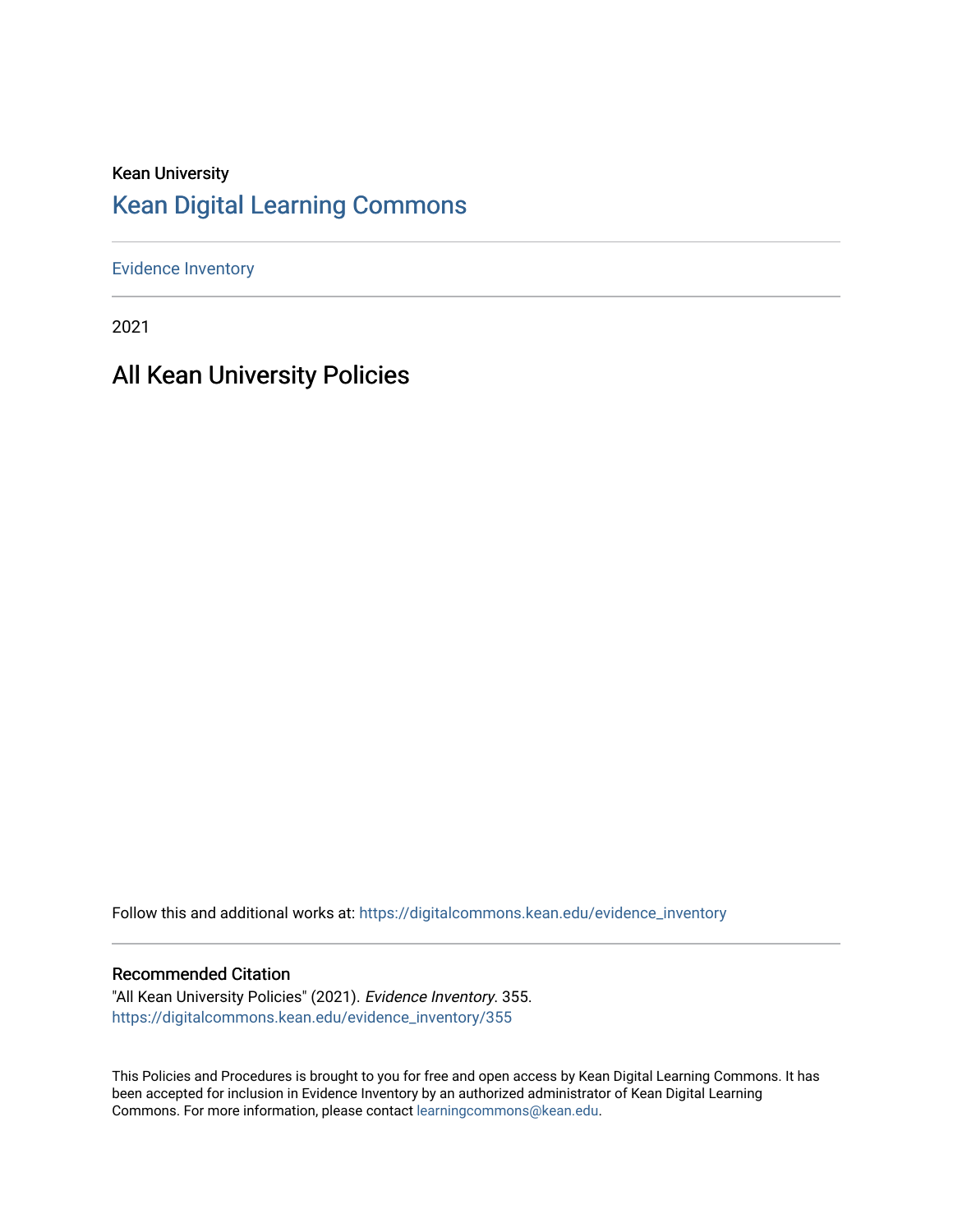## All Kean University Policies

#### Abstract

All Kean University Policies

#### Keywords

Kean University Policies, Policies, Policy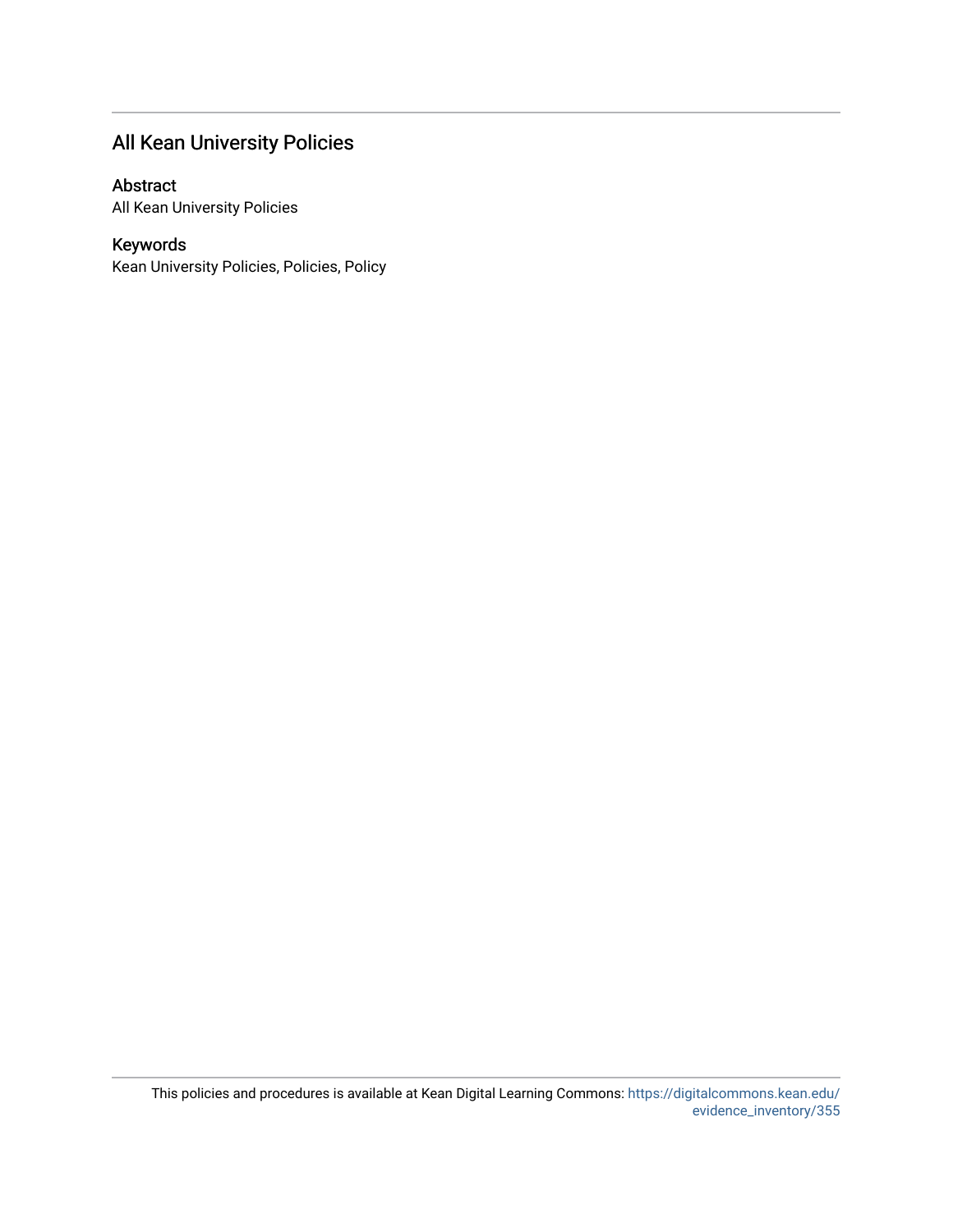## Return to Campus

A mask mandate is currently in place on campus. Learn more about the [University's](https://www.kean.edu/welcome-fall-2021-semester) health and safety protocols to help protect the campus community from COVID-19 and reduce the spread of the virus.

[Home](https://www.kean.edu/) • [Offices](https://www.kean.edu/offices) A Z

# Policies

## Annual Campus Security and Fire Safety Report

• [2019-2020](https://www.kean.edu/offices/university-police/annual-campus-security-and-fire-safety-report) Annual Campus Security and Fire Safety Report

## Academics and Registrations

- [Academic](https://www.kean.edu/academic-integrity) Integrity Policy
- [Academic](https://www.kean.edu/division-academic-affairs/academic-amnesty) Amnesty
- [Affirmative](https://www.kean.edu/offices/affirmative-action) Action Policy
- [Registration](https://www.kean.edu/offices/registrars-office/registration-information) Policies
- New Student [Attendance](https://www.kean.edu/division-student-affairs/policies/new-student-attendance-policy) Policies
- FERPA [Policies](https://www.kean.edu/media/ferpa-policy)
	- Access to [Education](https://www.kean.edu/offices/policies/family-educational-rights-and-privacy-act-ferpa) Records (FERPA Policy)
- [Course](https://www.kean.edu/division-student-affairs/policies/course-audit) Audit
- Leave of [Absence](https://www.kean.edu/offices/policies/leave-absence)
- Problem Solving [Procedures](https://www.kean.edu/offices/policies/problem-solving-procedures)
- [Uniform](https://www.kean.edu/media/uniform-ethics-code) Ethics Code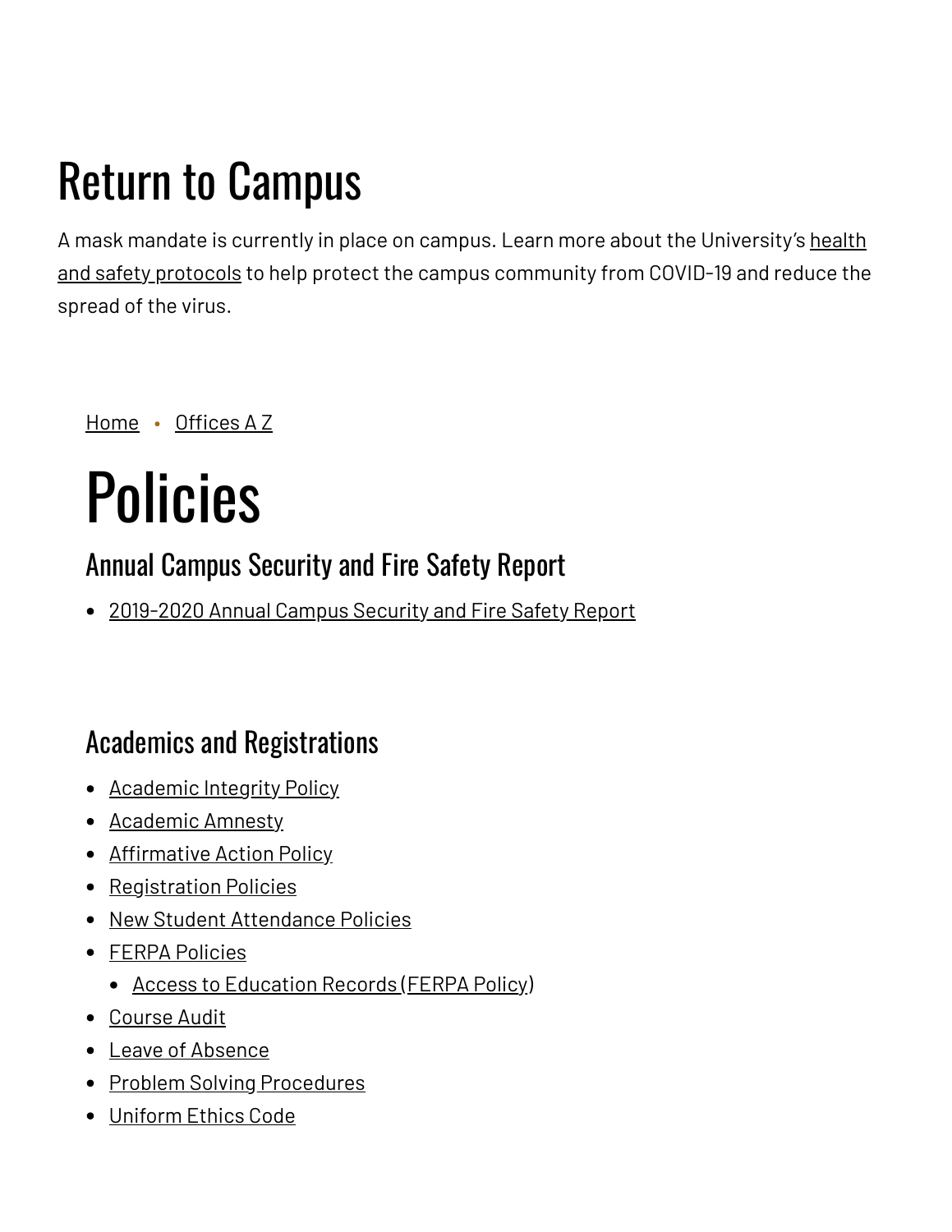## Student Code of Conduct and Campus Life

- Advisor's Roles and [Responsibilities](https://www.kean.edu/media/student-group-advisor-contract)
- AIDS and HIV Policy [Statement](https://www.kean.edu/offices/policies/aids-and-hiv-policy-statement)
- Americans with [Disabilities](https://www.kean.edu/offices/policies/americans-disabilities-act)
- [Campus](https://www.kean.edu/offices/university-police-0/campus-alert) Alert System
- Charity and Distress [Collection](https://www.kean.edu/offices/center-leadership-and-service/forms-and-policies/charity-and-distress-collection-bin-policy) Bin Policy
- [Computer-Related](https://www.kean.edu/media/computer-related-acceptable-use-policy) Acceptable Use Guidelines
- Copyright [Compliance](https://www.kean.edu/offices/policies/electronic-file-sharing) and Electronic File Sharing of Media
- Drug and [Alcohol](https://www.kean.edu/offices/policies/drug-and-alcohol-policy) Policy
- [Financial](https://www.kean.edu/offices/center-leadership-and-service-0/student-group-bank-accounts) Policies for Student Groups
- General [Procedures](https://www.kean.edu/offices/miron-student-center/miron-student-center-event-management/request-use-university) Governing Use of University Facilities and Grounds
- Guidelines for Use of University Facilities for Dissent and [Demonstration](https://www.kean.edu/offices/miron-student-center/dissent-and-demonstration-guidelines)
- Group [Fund-raising](https://www.kean.edu/offices/center-leadership-and-service/forms-and-policies/group-fundraising-policy) Policy
- [Hazing](https://www.kean.edu/offices/policies/hazing-policy) Policy
- Health Insurance [Requirements](https://www.kean.edu/offices/student-health-services/health-insurance)
- Immunization [Requirements](https://www.kean.edu/offices/student-health-services/immunizations)
- Kean University Behavioral [Intervention](https://www.kean.edu/kubit-cares) Team (KUBIT)
- Lost and [Found](https://www.kean.edu/offices/university-police/lost-and-found)
- Missing Student [Notification](https://www.kean.edu/offices/policies/missing-student-notification-policy) Policy
- Organ [Donation](https://www.kean.edu/offices/policies/organ-donation) Policy
- [Parking](https://www.kean.edu/parking) Policy
- Policies Governing [Commercial](https://www.kean.edu/offices/miron-student-center/policies-governing-commercial-sales) Sales
- Policy and [Procedures](https://www.kean.edu/offices/policies/disruptive-behavior) for Addressing Disruptive Behavior
- Policy on Campus Religious [Organizations](https://www.kean.edu/offices/policies/policy-campus-religious-organizations-and-advisement) and Advisement
- Policy on [Harassment,](https://www.kean.edu/offices/policies/policy-harassment-intimidation-and-bullying) Intimidation and Bullying
- Policy on Portable Electric [Appliances](https://www.kean.edu/offices/policies/policy-portable-electronic-appliances)
- Policy [Statement](https://www.kean.edu/offices/miron-student-center/free-speech-and-dissent-policy) on Free Speech and Dissent
- [Posting](https://www.kean.edu/offices/policies/posting-policy) Policy
- Procedures Governing [Distribution](https://www.kean.edu/offices/policies/distribution-literature-policy) of Literature Policy
- [Roommate's](https://www.kean.edu/offices/residential-student-services/residence-hall-policies/roomates-bill-rights) Bill of Rights
- Safe Haven Infant [Protection](https://www.kean.edu/offices/policies/safe-haven-infant-protection-act) Act
- Smoke-free Air Act and Kean University [No-Smoking](https://www.kean.edu/offices/policies/smoke-free-air-act) Policy
- Student Code of [Conduct](https://www.kean.edu/offices/community-standards-and-student-conduct/student-code-conduct)
- [Student](https://www.kean.edu/offices/student-accounting/kean-id-cards-and-meal-plans) ID Cards
- Student [Leadership](https://www.kean.edu/offices/center-leadership-and-service-0/student-leadership-criteria) Criteria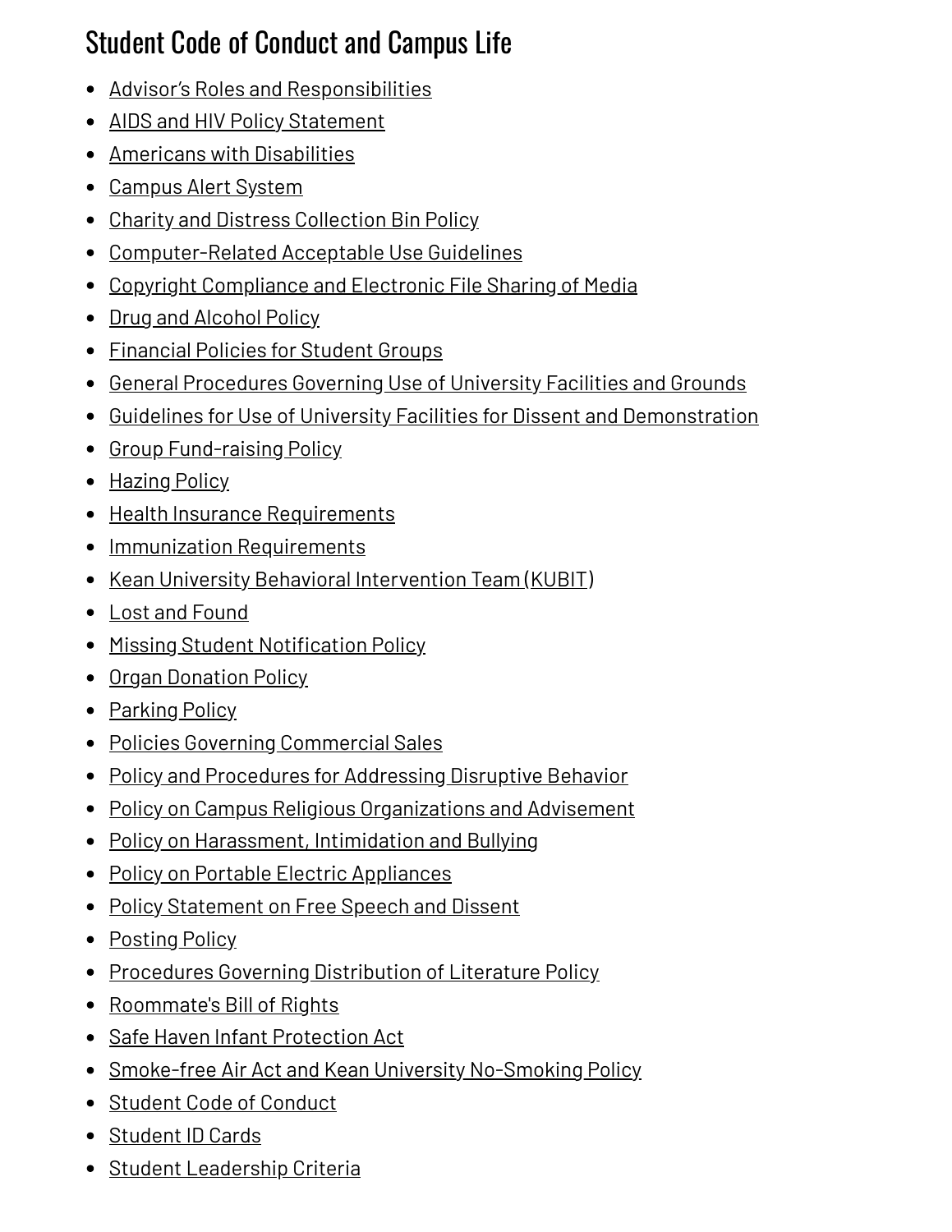• Student Group [Recognition](https://www.kean.edu/offices/center-leadership-and-service-0) Policy

## Sexual Assault, Misconduct and Violence

- Sexual Assault, [Misconduct](https://www.kean.edu/offices/policies/sexual-assault-misconduct-and-violence) and Violence: Policy, Prevention and Resources
- [Violence](https://www.kean.edu/offices/policies/vawa-section-304) Against Women Act (VAWA), Section 304
- Sexual Assault [Victim's](https://www.kean.edu/offices/policies/sexual-assault-victims-bill-rights) Bill of Rights
- Sexual [Harassment](https://www.kean.edu/offices/policies/sexual-harassment-policy) Policy
- Sexual [Misconduct](https://www.kean.edu/offices/policies/sexual-misconduct-policy) Policy

## [Policies](https://www.kean.edu/offices/policies)

### **Division of [Student](https://www.kean.edu/division-student-affairs) Affairs**

## Kean University

1000 Morris Avenue Union, New Jersey 07083

#### **[908-737-KEAN](tel:908-737-5326) (5326)**

Copyright ©2019 To report an accessibility issue on this website, email [webmaster@kean.edu.](mailto:webmaster@kean.edu)

**en en Evan de Andre**<br>De Andre



Money's  $2020 -$ 



**Best Colleges**